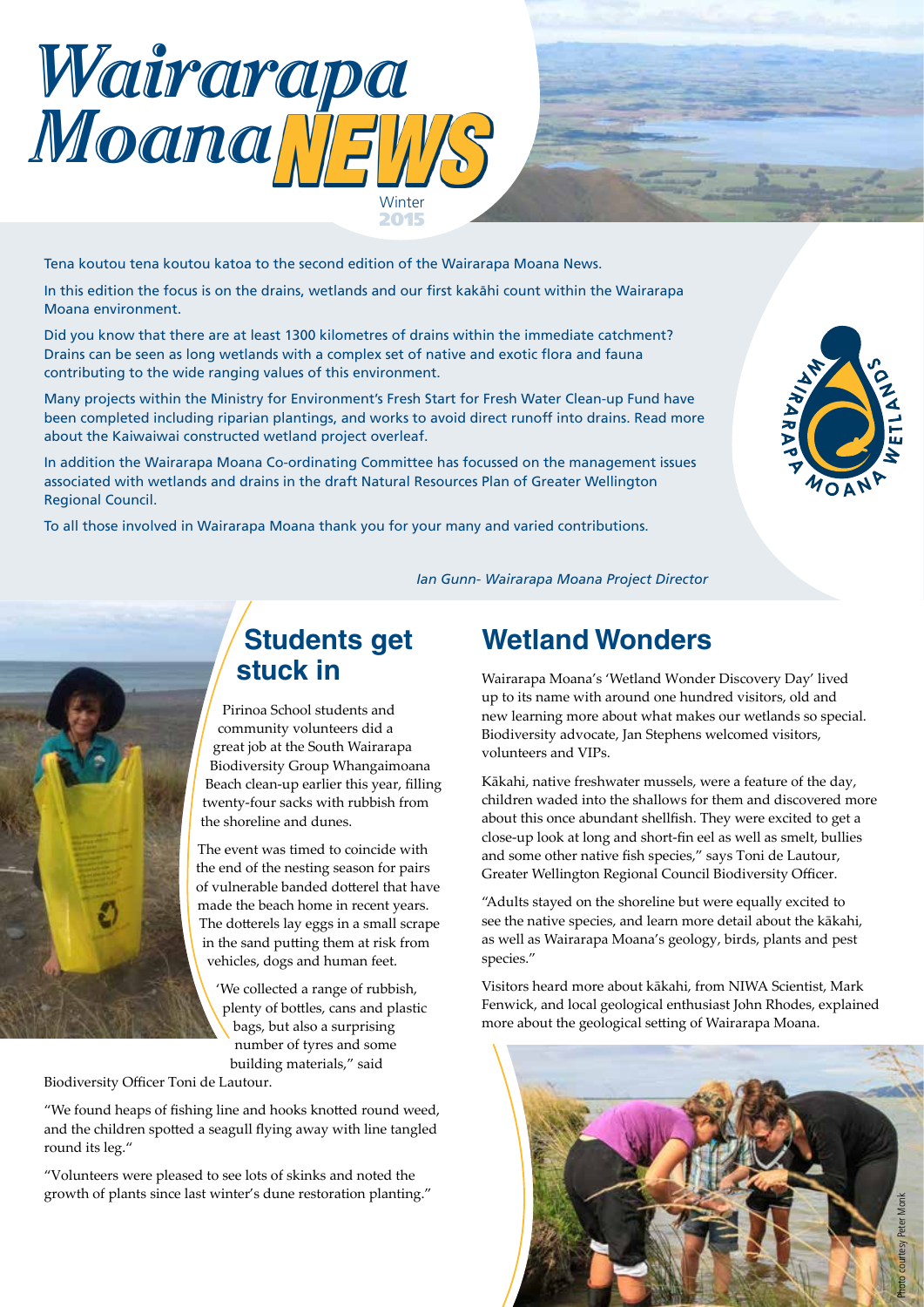

# **Kakahi Count**

Volunteer kakāhi 'collectors' waded in to Lake Wairarapa as the first annual survey into the population health of the species got underway. Nationally numbers of both the 'common' and 'Auckland' species are in decline, both are found in the Wellington Region.

It's important to understand the size of the population but the age of the kakāhi is critical. The volume of those in the midage range shows whether juveniles are surviving to breed and therefore maintain the population.

Freshwater mussels are found throughout the world, but are largely unfamiliar to New Zealanders. They are generally found partially buried in soft mud, in gently flowing areas of rivers and lakes. They have dark coloured, rounded shells and at 5 years old, or bigger than 38mm, are classed as 'mature'.

Kakāhi are an important part of our region's ecosystem for their ability to filter water and as a food source for wading birds. However, their feeding mechanism can become clogged with sediment from the water and they are sensitive to pollution. Their breeding cycle is dependent on other native fish species that host kakāhi larvae.

GWRC commissioned a survey in 2012 showing five sites across eight water bodies with kakāhi beds with a population weighting towards older specimens. NIWA is establishing a national database and results of this survey will be added. Next year the Kakāhi Count will take place on the western edge of Lake Wairarapa.

# **Quality design**

A significant Fresh Start for Fresh Water funded project concluded with a field day on water quality and an on-site tour at Kaiwaiwai Dairy Farm to demonstrate the innovative design and capabilities of this constructed wetland.

It will add significant biodiversity to the farm as well as improving water quality by removing contaminants from farm drainage water.

Earthworks have transformed a traditionally wet 0.75ha of pasture to a wetland. A portion of the flow from a drain to the north of the wetland has been redirected to provide a permanent and controlled constant flow. Aquatic plants including raupo, club rush and native grasses have been planted in the 300mm deep water.

The design is unique in that the area actually comprises three separate wetlands providing a serpentine flow path for water down 6m wide bays. These bays cross back and forth over the area to slow

down water flow, maximise residence time and water treatment.

This wetland should provide an efficient system to remove contaminants from drainage water, particularly nitrate, and allow time for any sediment to settle out. After passing through the wetland the treated water will re-join the original drain.

Many of the forty-three Fresh Start for Freshwater projects have been completed with the rest on target for completion before the scheme ends in October 2015.







Keep up to date on developments at Wairarapa Moana, read reports and news at www.waiwetlands.org.nz.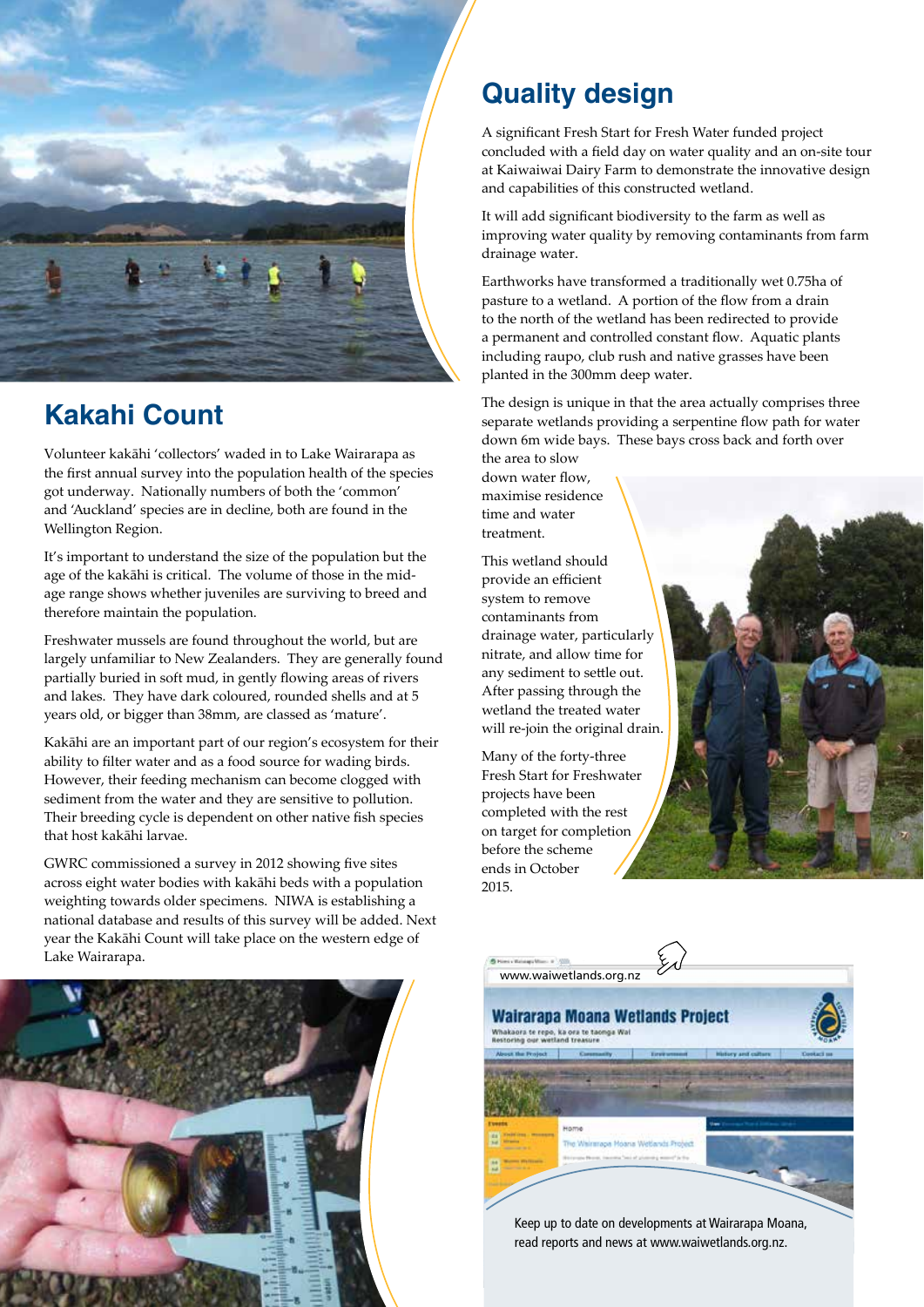

# **Talking it through**

Sharing knowledge and discussing ideas face-to-face has been the most successful way of developing a better understanding with farmers about some of the issues facing Wairarapa Moana. Three field days offered the opportunity to discuss nutrient management as well as the impact of drain maintenance on the aquatic life established in Wairarapa Moana's extensive manmade drainage system

#### **LESSONS SHARED**

Lakeside farmers and industry representatives discussed reducing nutrient loss from dairy farms during a field day in Kahutara last week.

Dairy NZ's Mark Neal led a discussion on the economic impacts of reduction and his colleague, Logan Bowler, offered practical tips such as utilising liner offcuts to reinforce well used areas and the importance of safety around upgraded effluent storage ponds.

Greater Wellington Regional Council's Paula Pickford detailed the process of gaining consent for effluent management, stressing the importance of involving the GW consents team early on in the planning processes.

Findings from a comprehensive economic modelling study in Southland's Waituna River catchment were presented. The study showed that nutrient reduction levels are dependent on soil type, farm systems, existing leaching rate and stage of development as well as farmer practice and philosophy.

Field day participants discussed practical, local solutions for nutrient loss at Tahora Farm, converted from sheep, beef and cropping to dairy three years ago by the Vollebregt family.

For field day notes go to: waiwetland.org.nz

#### **NUTRIENT MANAGEMENT BRINGS FINANCIAL REWARDS**

The comings and goings of nutrients (nitrogen and phosphorus) were discussed at Oporua Farm using the OVERSEER® nutrient budget tool. The OVERSEER model for Oporua showed that wintering off cows is more effective at reducing nitrate leaching than installing an effluent holding pond.

Nutrient sampling of 35 individual paddocks across Oporua showed that half had high phosphate (P) levels. By avoiding the application of phosphate fertiliser on those paddocks, around \$16,000 could be saved over two years which easily paid back the original \$2000 cost of sampling.

Phosphate commonly enters waterways directly through effluent discharge, loss of soil in surface runoff and through tile and mole drains. Minimising phosphate loss will improve the levels of algal bloom in waterways and drains.

#### **NATIVE FISH AND OUR DRAINAGE NETWORK**

Micheal Greer, NIWA, presented findings from Southland and Waikato during a discussion with farmers and drainage contractors at Hillview Farm.

His research showed that fish in drains prefer a diverse environment which allows them to sleep during the day in weed and to hunt for their food at night in open water, retreating into the weed when drains are cleared. Sediment disturbance can create anoxic conditions (lack of oxygen) downstream causing high fish mortality rates. He outlined that when returning fish to drains it is important to release them upstream of any works.

A variety of fish species living in the drains were on show highlighting that the drainage network is an important native fish habitat. This is reinforced by the nearly 3000 species, overwhelmingly native, being returned recently during a cleaning programme on the midreaches of the Whakawiriwiri stream.

The Freshstart work programme is investigating options which allow both the drains to be cleaned and the native fishery to thrive.